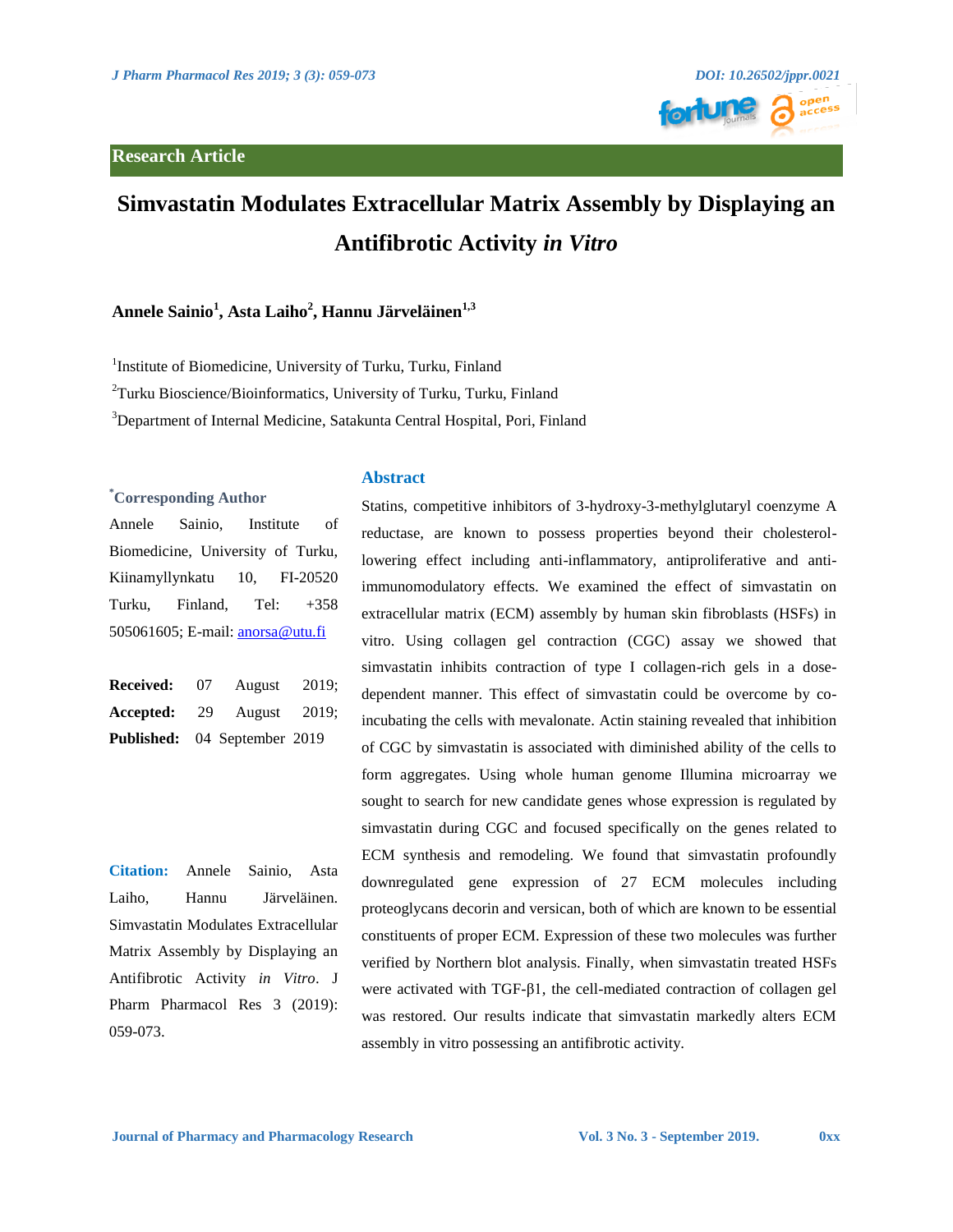**Keywords:** Simvastatin; Collagen gel contraction; Human skin fibroblasts; Extracellular matrix molecules

**Abbreviations:** CGC-collagen gel contraction; ECMextracellular matrix; HSF(s)-human skin fibroblast(s); DMEM-Dulbecco's modified Eagle's medium; FCSfetal calf serum; TGF-β1-transforming growth factor-β1

### **1. Introduction**

Statins, the 3-hydroxy-3-methylglutaryl-coenzyme A reductase inhibitors, are one of the most commonly prescribed class of drugs in Western world due to their well-established beneficial action in primary [1] and secondary [2] prevention of cardiovascular diseases. The cardioprotective action of statins has primarily been attributed to their cholesterol-lowering effect [3]. However, it has become apparent that statins also possess properties beyond their influence on cholesterol metabolism [4]. These properties, called pleiotrophic effects, include anti-inflammatory, antiproliferative, anticoagulative and immunomodulatory activities [5]. Lately, attention has been paid to the possibility that statins also modulate fibrotic processes both in extravascular [6] and vascular tissues [7]. Clinically the possible influence of statins on fibrotic processes is intriguing, because it provides an additional mechanism whereby certain beneficial (e.g. risk reduction of acute coronary syndrome) [8] as well as harmful (e.g. tendinopathy) [9] phenomenona associated with statin use could be partially explained.

In order to gain further insight into the effect of statins on extracellular matrix (ECM) remodeling, we performed human skin fibroblast (HSF)-populated collagen gel contraction (CGC) assays with different configurations. Subsequently, candidate molecules involved in the effect of simvastatin on matrix remodeling were search with Illumina microarray and expression of the chosen molecules, namely proteoglycans decorin and versican, was confirmed by Northern blot analyses. Previously both of the above proteoglycans have been shown to be able to drastically modulate ECM assembly [10, 11]. We sought to especially examine whether simvastatin is capable of modulating cell-mediated contraction of type I collagenrich gel and what molecules are likely to be involved in this action of simvastatin. Finally, attention was paid to the possible underlying mechanism whereby simvastatin might contribute to modulating collagen gel contraction. The results showed that simvastatin markedly alters ECM assembly and likely possesses an antifibrotic activity.

# **2. Materials and Methods**

#### **2.1 Cell culture**

Human skin fibroblasts (HSFs) were derived from forearm skin biopsies of three healthy adults. The cells were cultured in Dulbecco's modified Eagle's medium (DMEM; Gibco, Paisley, Scotland) containing 10% (v/v) fetal calf serum (FCS; Biochrom AG, Berlin, Germany), 100 IU/ml penicillin and 100 μg/ml streptomycin (Sigma, Saint Louis, Missouri, USA). In collagen gel contraction experiments, DMEM without antibiotics was used in order to avoid the possible effects of antibiotics on the results.

### **2.2 Collagen gel contraction (CGC) assay**

Simvastatin was purchased from Sigma-Aldrich (Schnelldorf, Germany) and converted to open acid form before using, as previously described [12]. Briefly, 20 mg of simvastatin was suspended in 0.4 ml of ethanol, and 2.4 ml of 0.1 M NaOH was added. The solution was heated at 50°C for 2 h, whereafter 3.6 ml of aqueous solution containing 81 mM  $Na<sub>2</sub>HPO<sub>4</sub>$  and 15 mM NaH2PO<sup>4</sup> was added. The solution was heated at 40°C for 30 min, and the pH was adjusted to 7.3 with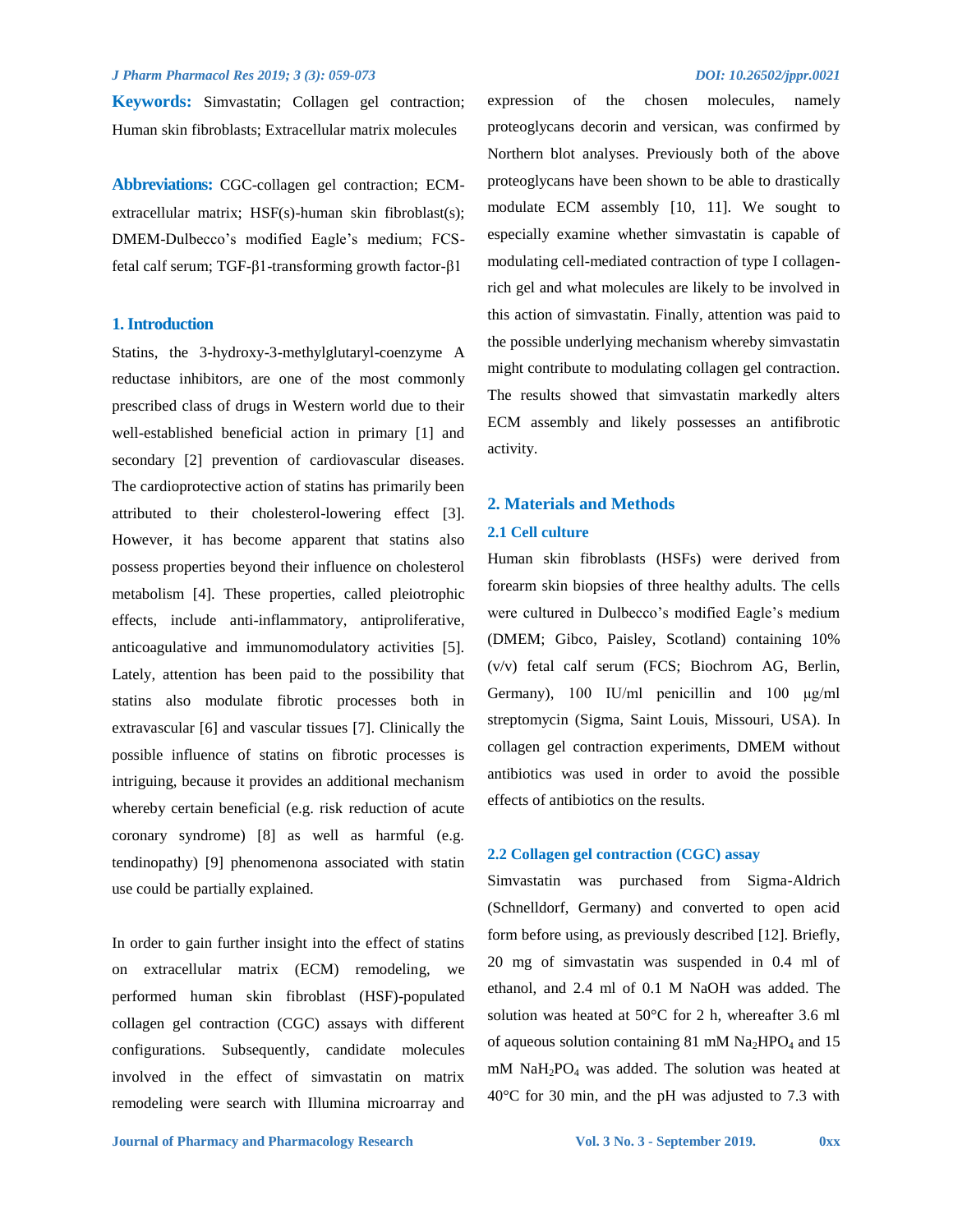concentrated HCl. The mevalonate used in this study was also purchased from Sigma-Aldrich. The collagen solutions for contraction assays were prepared using rat tail type I collagen (BD Biosciences, Bedford, USA). In addition to collagen, these solutions contained the following components:  $1 \times$  DMEM (Gibco), FCS (Biochrom AG), simvastatin (Sigma-Aldrich), and in selected experiments also mevalonate (Sigma-Aldrich). The solutions were always prepared for four simultaneous contraction assays, and the assays were conducted in the wells of 24-well culture plates (Nunc, Roskilde, Denmark).

The collagen lattices for contraction assays were prepared in three phases. In phases one and two, the solutions contained type I collagen at the final concentration of 0.5 mg/ml, 10% FCS and simvastatin at concentrations of 50, 100 or 150  $\mu$ g/ml, or alternatively simvastatin 50  $\mu$ g/ml plus mevalonate 50  $\mu$ g/ml. The HSFs (12.5 x 10<sup>3</sup> HSFs per gel) were added to the second solution. Both of these solutions (the bottom and the middle solutions) were subsequently left to gell at 37°C for one hour before adding the third solution (i.e. culture medium) containing the same ingredients as mentioned above excluding collagen and the cells.

To examine the possible underlying mechanism behind the effect of simvastatin on CGC, TGF-β1 (Santa Cruz Biotechnology, Santa Cruz, CA) at a dose of 5 ng/ml [13] was added together with simvastatin and assayed for CGC. As a control, identical cultures without simvastatin or other additional factors were performed. At the begin of the contraction assays, the gels were gently detached from the wall of the wells to initiate collagen contraction and the cultures were maintained for 24 hours at 37 $\degree$ C in 95% air / 5% CO<sub>2</sub>. Thereafter, the gels were fixed with 1% neutral-buffered formalin at room temperature. The degree of contraction was assessed by measuring the area of the gels with an imaging densitometer (MCID Image Analyzer). All experiments were performed at least three times, and similar results were always obtained.

#### **2.3 Actin staining of HSFs within collagen lattices**

In selected experiments, actin cytoskeletons of control and simvastatin treated HSFs in contracted collagen gels were labeled with phalloidin conjugated to Alexa-Fluorphalloidin 488 (Molecular Probes, Eugene, Oregon, USA). Briefly, the contracted gels containing the cells were fixed with 1% neutral-buffered formalin, whereafter they were washed with PBS twice for 15 min/time. Next, the gels were permeabilized with acetone for 20 min at -20ºC, and blocked with 1% bovine serum albumin (BSA) in PBS following incubation with Alexa-Fluor-phalloidin (Molecular Probes, 4 units/gel) in PBS. After labeling, the gels were washed with PBS three times at room temperature for 30 min/time and viewed by epifluorescence illumination with a Leica DMRB microscope.

#### **2.4 Cell viability determination**

The viability of the cells in the control and simvastatin treated cultures was measured using trypan blue exclusion test as described previously [14]. Briefly, the cells were grown on plastic for 24 hours in the absence or presence of simvastatin (concentrations 25 μg/ml, 50 μg/ml, 100 μg/ml and 150 μg/ml) and viable and death cells were counted using a haemocytometer.

#### **2.5 RNA extraction and microarray analysis**

Total RNA was isolated from cell cultures using CsClcentrifugation and the yield of RNA was determined by measuring the absorbance at 260 and 280 nm. To investigate the effect of simvastatin on total HSF gene expression, Illumina Sentrix® Human-6 Expression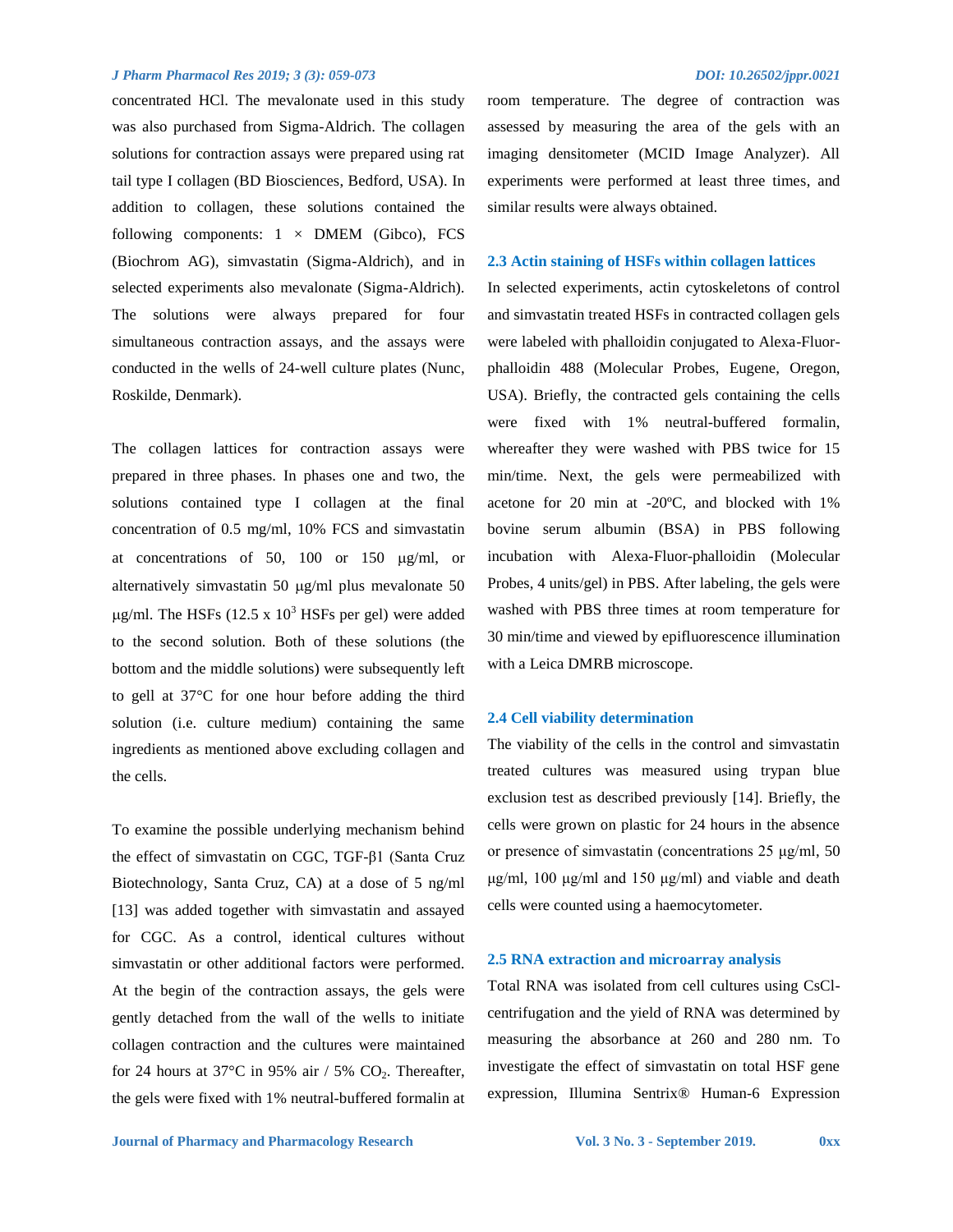BeadChips (Illumina, Inc., San Diego, California, USA) were used. The microarray analysis was performed for biological replicates to ensure data reproducibility. Biotinylated cRNA using the Illumina RNA Amplification kit (Ambion, inc., Austin, Texas, USA) was prepared using ~100 ng total RNA from both control and 150 μg/ml of simvastatin treated HSFs. The biotinylated cRNA was purified using the RNeasy kit (Qiagen, Valencia, California, USA) and hybridized to the chips. The washing and scanning of the chips were performed following standard Illumina protocols. The results were analyzed using Illumina´s BeadStudio software. Microarray results regarding proteoglycans decorin and versican were confirmed by Northern blot analysis as described below.

#### **2.6 Northern blot analysis**

Aliquots (10 μg) of total RNA (from control and 150 µg/ml of simvastatin treated HSFs) were sizefractionated by electrophoresis through a denaturing 1% agarose gel and transferred to nitrocellulose membrane as described previously [15] and hybridized with cDNA probes labelled with  $\left[\alpha^{-32}P\right]dNTP$  (3000 Ci/mmol) (Promega, Madison, WI, USA) by random priming. The hybridization signals of the specific mRNAs of interest were normalized to those of 28S to correct the differences in loading or transfer [16].

Nick translation instead of random priming was used for labelling of the 28S ribosomal RNA cDNA probe. The following cDNA probes were used: a decorin cDNA for the full-length human decorin core protein [17], a versican cDNA for the full-length human versican core protein [18] and a cDNA fragment of 28S ribosomal subunit. Results of the Northern blotting were quantified using TINA (version 2.10f) as previously described [19].

#### **2.7 Statistical analysis**

Data of the CGC assays are shown as a mean  $\pm$  SD.

Unpaired Student´s t-test was employed for comparing two groups of data. All p-values <0.05 were considered statistically significant. The microarray data was quantile-normalized and the 10-logaritmic signal values were clustered using Pearson´s metric to verify the clustering of controls and treated samples on different branches. The selection criteria concerning microarray data in following analysis were: first, all included genes were either down or upregulated at least 0.9 in a 2 logaritmic scale between the controls and experiments; secondly, the SE (standard error) between the replicates was under 0.5; and thirdly, the mean value of signals from the array had to be over 200.

### **3. Results**

In this study, human skin fibroblasts (HSFs) were used to examine the effect of simvastatin on cell-mediated collagen gel contraction (CGC) in vitro. The cells were seeded into type I collagen-rich matrix and conditioned with different concentrations  $(50 \text{ µg/ml}, 100 \text{ µg/ml}, 150$ µg/ml) of simvastatin. As shown in Figure 1, control HSFs contracted collagen gels significantly more than HSFs exposed to simvastatin, and the inhibitory effect of simvastatin on CGC occurred in a dose-dependent manner. The more powerful contraction of collagen gels by control HSFs corresponded to a robust generation of traction by the cells as indicated by the formation of cellular aggregates (Figure 2A). In contrast, HSFs incubated with simvastatin did not aggregate or form fibrillar networks, but on the contrary they were more rounded in shape and had fewer cytoplasmic extensions (Figure 2B). Similar results were obtained with all simvastatin concentrations (data not shown). The possibility that the change in the phenotype of simvastatin treated HSFs was due to a toxic effect of the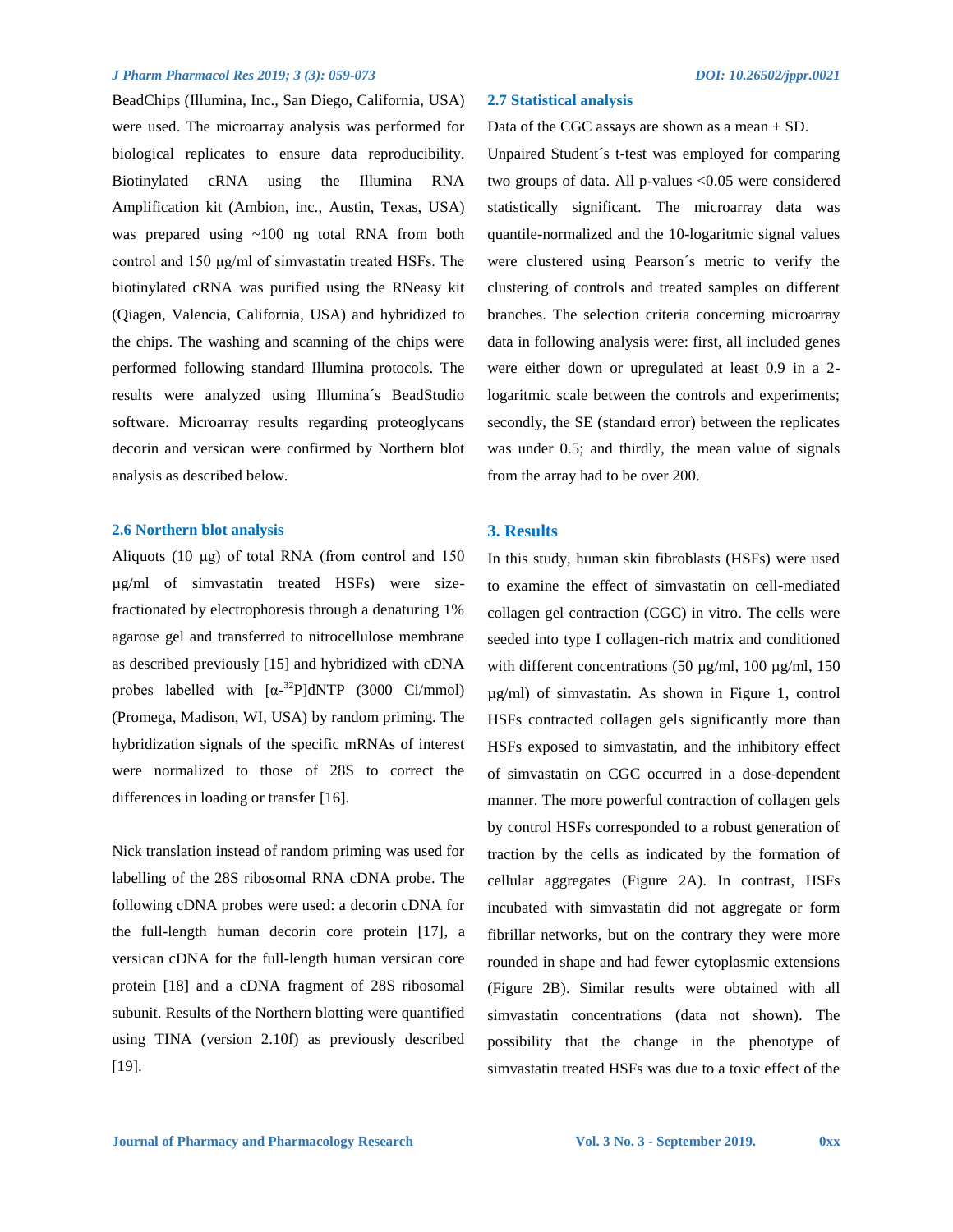drug was excluded using trypan blue exclusion test (Figure 3).

Statins are known to block the mevalonate pathway by inhibiting 3-hydroxy-3-methylglutaryl-coenzyme A reductase. Inhibition of this pathway results not only in decreased cholesterol synthesis, but it also enables the pleiotrophic immunomodulatory, anti-inflammatory and antiproliferative activities of statins [5]. Therefore, we tested whether the inhibitory effect of simvastatin on cell-mediated CGC could be overcome by co-incubating the cells with mevalonate. The results demonstrated that mevalonate abolished the inhibitory action of simvastatin on cell-mediated contraction of type I collagen gels (Figure 4). This indicates that the mevalonate pathway is also of importance in mediating the pleiotrophic effect of statins on ECM assembly.

It is well established that cell-mediated CGC is a very complex process requiring the interplay of various cellular and extracellular molecules [20]. To obtain further information about the candidate molecules involved in the inhibitory action of simvastatin on CGC, RNA samples isolated from control and simvastatin conditioned HSFs within collagen gels were used for gene expression profiling using Illumina Sentrix® Human-6 Expression BeadChips. Out of the 26091 RefSeq genes represented on the microarray, 3188 genes showed at least 0.9 time change in expression on the 2-logarithmic scale at least in one of the replicated experiments. Of these regulated genes, 48% showed increased expression in samples derived from simvastatin treated cultures and 52% showed decreased expression. Using DAVID [21], Database for Annotation, Visualization, and Integrated Discovery (http://david.abcc.ncifcrf.gov/home.jsp), simvastatin regulated genes could be assigned to different functional groups: biological process, molecular function and cellular component (Figure 5A and B).

To elucidate the relationship between simvastatin and ECM remodeling, the effect of simvastatin on the gene expression of ECM molecules was examined in a more detailed way. We focused our attention on the functional group of extracellular genes within the cellular component resulting in 29 upregulated and 40 downregulated genes in response to simvastatin treatment. Of particular interest were the genes related to ECM synthesis and remodeling. A more exact analysis revealed that the 29 upregulated genes contained only one gene of the ECM, namely type VIII collagen  $\alpha$ 2-subunit gene. After analyzing the total data on the suppressed genes, the amount of genes was eliminated to 27 genes (Table 1). These included glycoproteins of interstitial connective tissue, e.g. fibrillin 1 and thrombosbondin 1. Different types of collagens representing fibril-forming type V collagen and non-fibril-forming collagens, particularly collagen types IV, VI, VII and XIII were also downregulated. Furthermore, the expression levels of proteoglycans decorin and versican, both of which have previously been shown to be associated with collagen gel contraction, were among the repressed genes. Microarray analyses revealed that, in line with the trypan blue exclusion test, simvastatin did not upregulate expression of any caspase gene.

As mentioned above, microarray analysis demonstrated that expression of both decorin and versican decreases when HSF cells are treated with simvastatin. Previously decorin and versican have been shown to be associated with the formation of fibrotic lesions and especially higher levels of decorin together with collagen can lead to a more advanced state of fibrosis [22]. The results of the microarray analysis were further confirmed by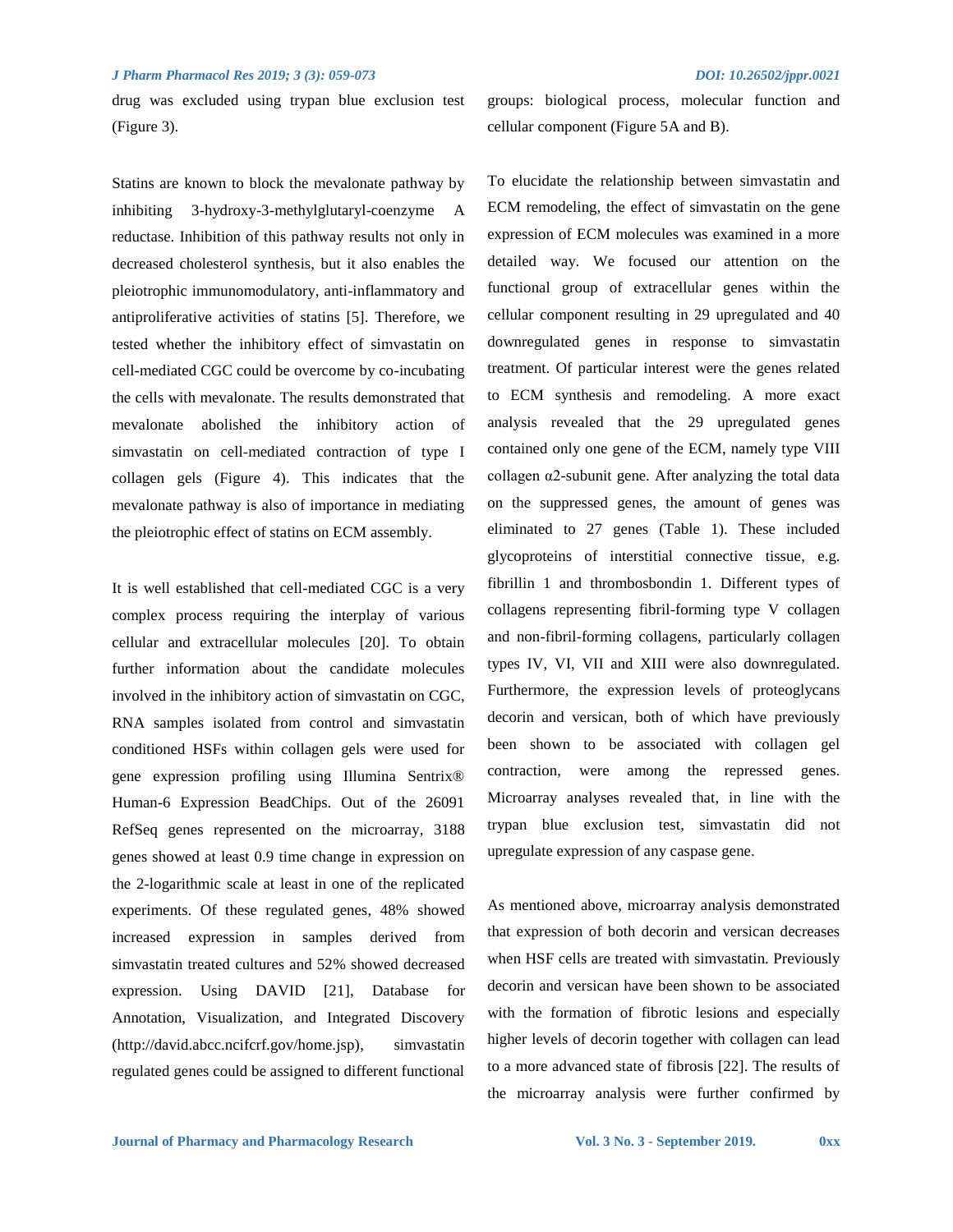observed in the microarray analysis.

Northern blotting in control and HSFs cultures treated with 150  $\mu$ g/ml of simvastatin (Figure 6). In the presence of simvastatin, the expression of decorin and versican mRNA decreased by 28% and 63%,

an antifibrotic activity on HSFs. To examine this possibility more directly, we stimulated the cells with the pro-fibrotic mediator TGF-β1 (5 ng/ml) concomitantly with simvastatin (50 µg/ml), and examined their combined effect on CGC. The results showed that TGF-β1 was able to abolish the inhibitory effect of simvastatin on CGC by HSFs (Figure 7).

The above results from microarray and Northern blot analyses suggested that simvastatin is likely to possess

respectively. These changes were parallel to those



**Figure 1:** Simvastatin inhibits contraction of type I collagen gels by HSFs in a dose-dependent manner. (A) Representative images of contracted collagen gels by control and simvastatin treated HSFs. The gels were prepared as described in Materials and methods. Each gel contained 12.5 x  $10^3$  cells/well. The cells were exposed to 50, 100, 150 μg/ml of simvastatin and cultured for 24 hours before assessing gel contraction. Control indicates contraction assay without simvastatin; (B) Quantification of the CGC assays. The degree of contraction was assessed by measuring the area of the gels with an imaging densitometer. The results are expressed as relative changes in the areas of the contracted gels. Capped bars on top of the columns indicate standard deviations  $(n=12)$ . Statistically significant differences between control and simvastatin treated cultures are indicated by asterisk (\*\*\*, p<0.001, unpaired Student's *t*-test).



**Figure 2:** Effect of simvastatin on actin cytoskeleton of HSFs. Cells in contracted collagen gels were labelled with Alexa-Fluor-phalloidin as described in Materials and methods. Actin of the cells is seen in green. Control HSFs (not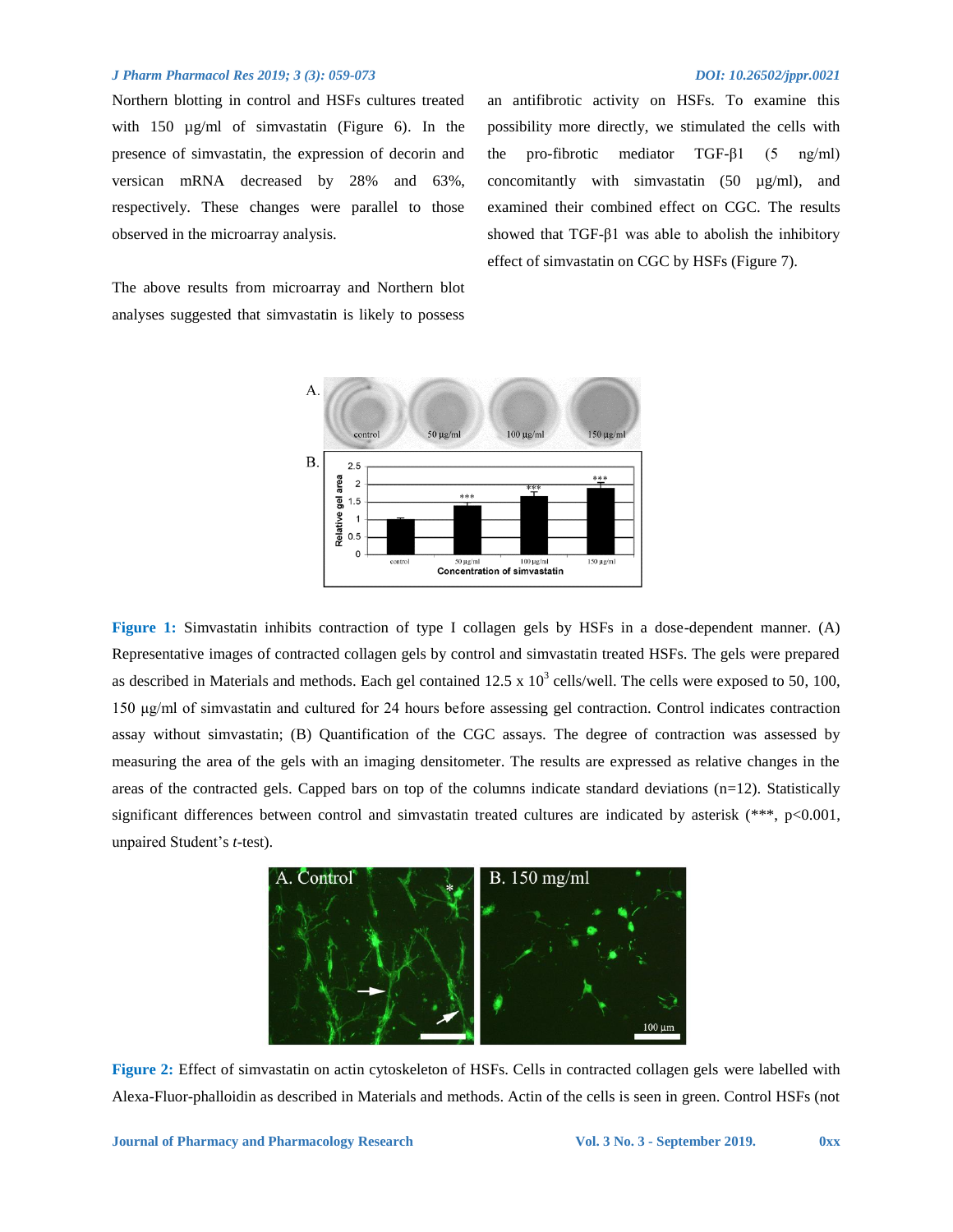exposed to simvastatin) are shown in  $(A)$  and simvastatin  $(150 \text{ µg/ml})$  treated HSFs in  $(B)$ . The figures are representative images from three independent experiments. The asterisk in A indicates a typical cellular aggregate and the arrows indicate cytoplasmic extensions between cells or the cellular aggregates. In B, no cellular aggregates can be seen and the cells are more rounded and have fewer cytoplasmic extensions. Scale bar, 100 μm.



**Figure 3:** Trypan blue exclusion test to examine cell survival after simvastatin treatment. Cells were exposed to simvastatin at concentrations of 50, 100 or 150 μg/ml and cultured on plastic for 24 h, whereafter they were stained with trypan blue. Control indicates cells that were not exposed to simvastatin. Cell death was measured as a percentage of the total cell count. In all, cell death in our experimental setting was low and simvastatin even lowered it in a dose dependent manner. Capped bars on top of the columns indicate standard deviations (n=4). Statistically significant differences between control and simvastatin treated cultures are indicated by asterisk (\*, p<0.05, unpaired Student´s *t*-test).



**Figure 4:** Mevalonate reverses the inhibitory effect of simvastatin on CGC by HSFs. CGC assays were performed as described in Materials and methods. Co-incubation of HSFs with simvastatin (50 µg/ml) and mevalonate (50 µg/ml) was able to abolish the inhibitory effect of simvastatin on CGC. Control indicates contraction assay without simvastatin and mevalonate. Capped bars on top of the columns indicate standard deviations (n=12). Statistically significant differences between control and drug treated cultures are indicated by asterisk  $(*, p<0.05,$  unpaired Student´s *t*-test).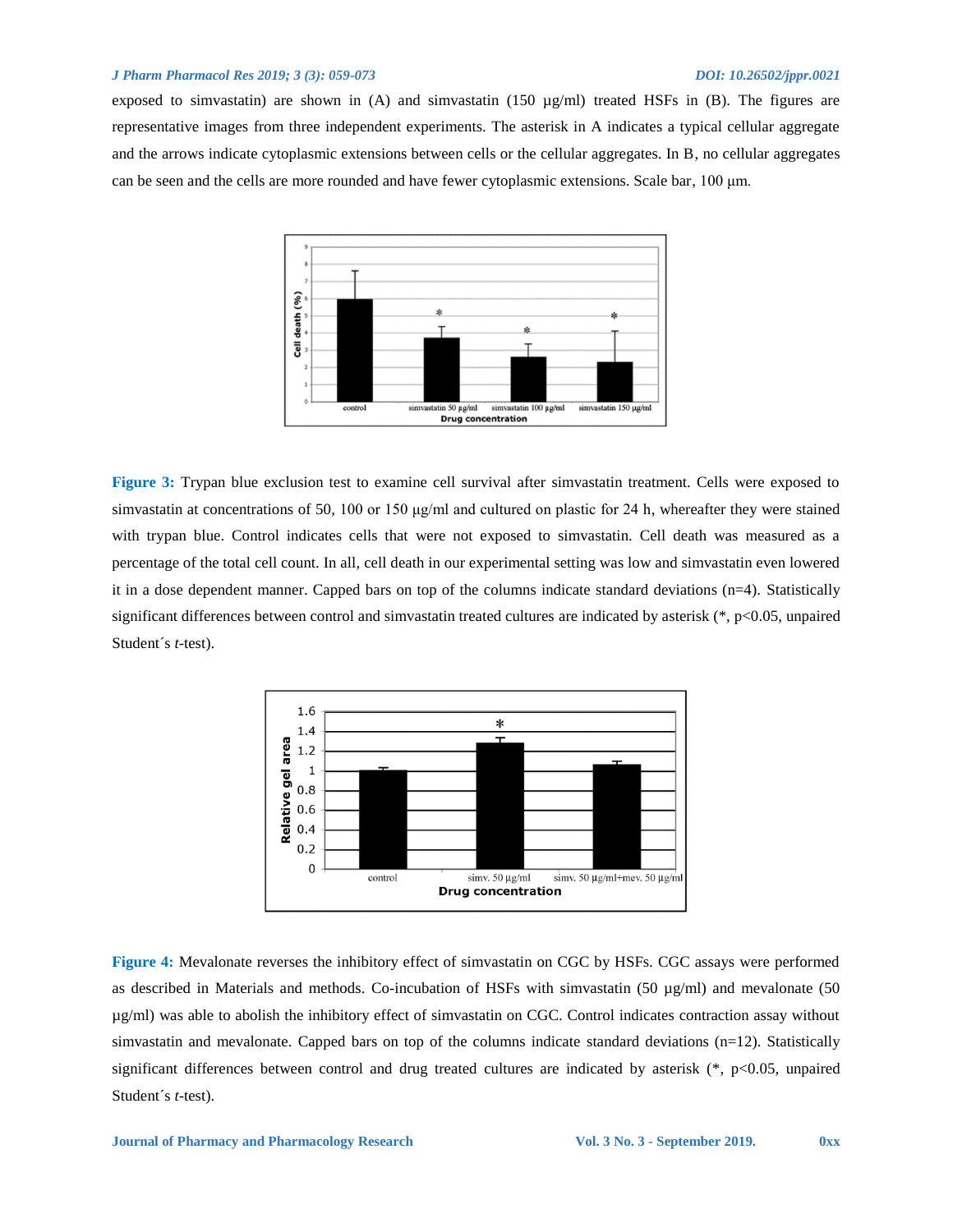$(A)$  (B)



**Figure 5:** Output of GoCharts. Upregulated (A) and downregulated genes (B) among Gene Ontology (GO) Biological Processes, Molecular Function and Cellular Component in HSFs by simvastatin on the first GO level using DAVID, Database for Annotation, Visualization, and Integrated Discovery (http://david.abcc.ncifcrf.gov/home.jsp). Simvastatin treatment changed the expression of 3188 genes (>0.9 change on 2-fold logarithmic scale), of which 48 % were upregulated and 52 % downregulated. These genes could be assigned to different functional groups: biological process, molecular function and cellular component. X-axis points out the number of simvastatin regulated genes in HSFs in different categories.

**Table 1:** List of downregulated ECM genes in response to simvastatin (150 μg/ml) treatment.

| <b>Gene name</b>                    | <b>GenBank</b> | AvgLogratio | <b>SE</b> |
|-------------------------------------|----------------|-------------|-----------|
| cartilage oligomeric matrix protein | 1311           | $-1.26$     | 0.03      |
| collagen, type IV, alpha 2          | 1284           | $-1.01$     | 0.06      |
| collagen, type V, alpha 2           | 1290           | $-0.72$     | 0.36      |
| collagen, type VI, alpha 1          | 1291           | $-2.07$     | 0.44      |
| collagen, type VI, alpha 2          | 1292           | $-1.97$     | 0.2       |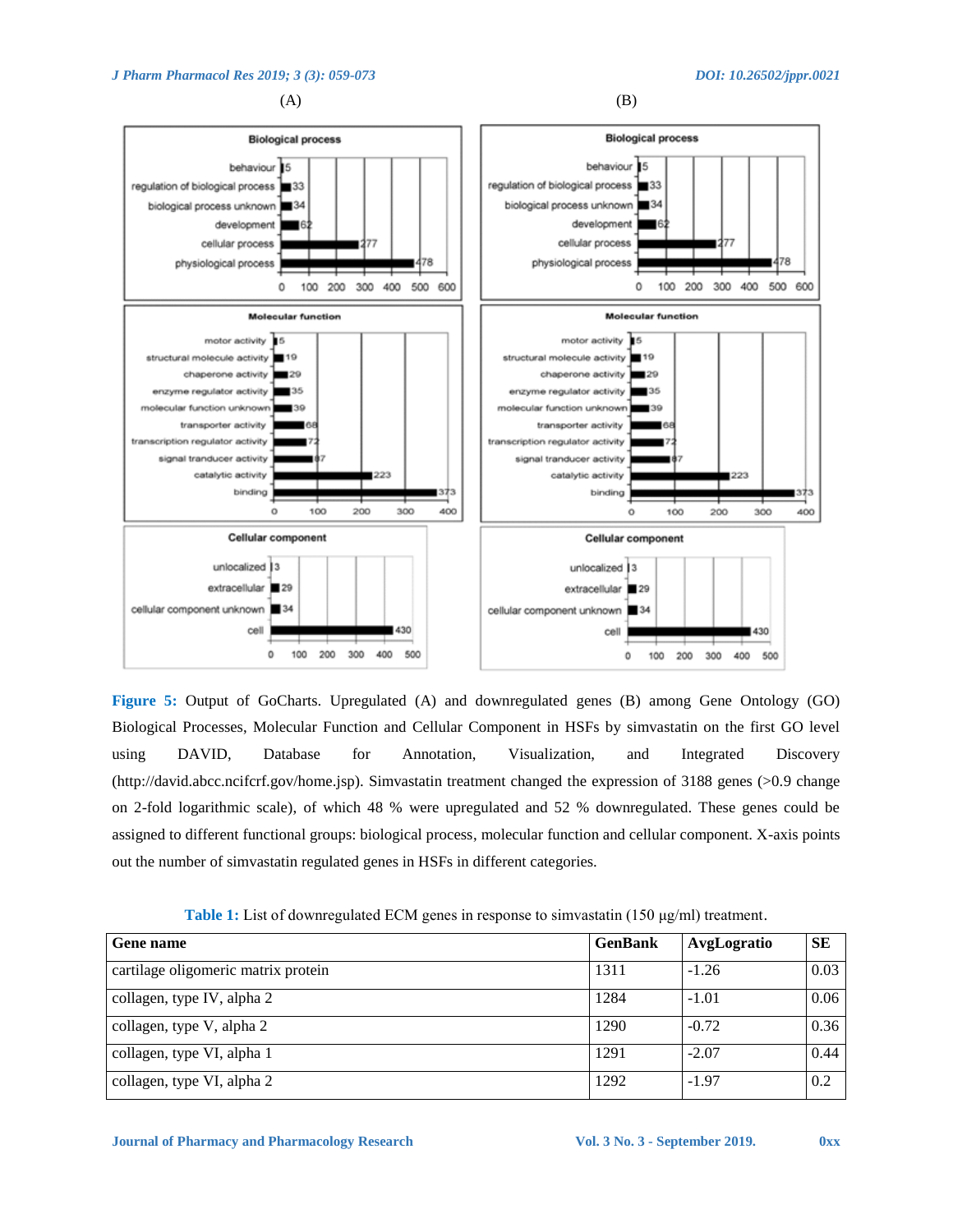| collagen, type VII, alpha 1                                   | 1294  | $-3.43$ | $\mathbf{0}$      |
|---------------------------------------------------------------|-------|---------|-------------------|
| collagen, type XIII, alpha 1                                  | 1305  | $-1.24$ | 0.01              |
| collagen, type XVI, alpha 1                                   | 1307  | $-1.03$ | 0.04              |
| collagen, type XVIII, alpha 1                                 | 80781 | $-0.86$ | 0.1               |
| decorin                                                       | 1634  | $-0.42$ | 0.39              |
| dermatopontin                                                 | 1805  | $-1.74$ | 0.11              |
| elastin microfibril interfacer 1                              | 11117 | $-1.58$ | 0.16              |
| extracellular matrix protein 1                                | 1893  | $-0.72$ | $\overline{0.13}$ |
| fibrillin 1                                                   | 2200  | $-2.45$ | $\overline{0}$    |
| fibrillin 2                                                   | 2201  | $-1.28$ | 0.13              |
| fibulin 1                                                     | 2192  | $-1.38$ | $\overline{0}$    |
| laminin, alpha 2                                              | 3908  | $-1.35$ | 0.48              |
| laminin, alpha 4                                              | 3910  | $-1.66$ | 0.05              |
| laminin, beta 2                                               | 3913  | $-0.87$ | $\overline{0}$    |
| laminin, beta 3                                               | 3914  | $-0.95$ | 0.14              |
| laminin, gamma 1                                              | 3915  | $-2.01$ | 0.16              |
| latent transforming growth factor beta binding protein 4      | 8425  | $-0.83$ | $\overline{0.01}$ |
| microfibrillar-associated protein 2                           | 4237  | $-1.19$ | $\overline{0.02}$ |
| sparc/osteonectin, cwcv and kazal-like domains proteoglycan 1 | 6695  | $-1.63$ | 0.41              |
| thrombospondin 1                                              | 7057  | $-1.58$ | 0.15              |
| thrombospondin 2                                              | 7058  | $-1.92$ | 0.07              |
| versican                                                      | 1462  | $-1.35$ | 0.16              |
| Total of 27 genes                                             |       |         |                   |

Genbank-GenBank geneID; AvgLogratio-average change in 2-logaritmic scale between controls and simvastatin treated cells; SE-standard error of mean.



**Figure 6:** Expression of decorin and versican by control and 150 µg/ml simvastatin treated human skin fibroblasts (HSFs). Northern blot analyses of 10 µg total RNA from cultures of control HSFs (A, B and C, lane 1) and 150 µg/ml simvastatin treated HSFs (A, B and C, lane 2). The blot was probed with a random primed cDNA for the full-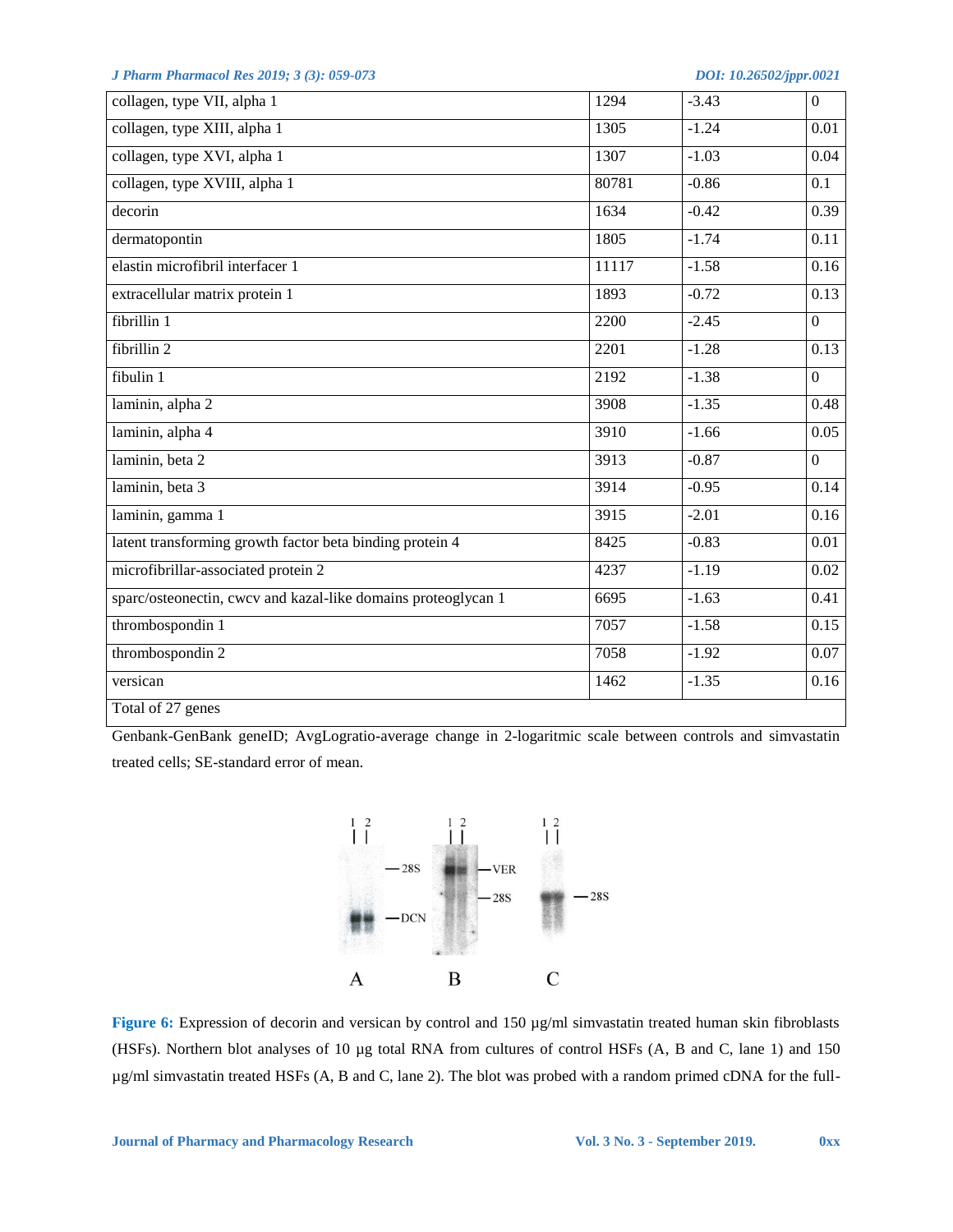length human decorin (DCN) core protein (A), a random primed cDNA for versican (VER) cDNA (B) and a nicktranslated cDNA for 28S (C). Northern blot analyses were performed as described in Materials and methods.



**Figure 7:** Treatment of HSFs with TGF-β1 (5 ng/ml) concomitantly with simvastatin (50 µg/ml) eliminates the inhibitory effect of simvastatin on gel contraction. CGC assays were performed as described in Materials and methods. Control indicates contraction assay without simvastatin and TGF-β1. Capped bars on top of the columns indicate standard deviations (n=4). Statistically significant difference in CGC between control and simvastatin treated cultures is indicated by asterisk (\*\*, p<0.01, unpaired Student's *t*-test).

### **4. Discussion**

Fibroblast-populated gel contraction cultures are considered an excellent in vitro model for examining molecules or factors involved in matrix remodeling and at present, a great number of both cellular and extracellular molecules and factors have been shown to contribute to gel contraction [10, 20, 23]. In the present study we have demonstrated that the 3-hydroxy-3 methylglutaryl coenzyme A reductase inhibitor, simvastatin, prevents CGC by HSFs in a dosedependent manner and that this effect of simvastatin is associated with decreased formation of cellular aggregates. Previously, 3-hydroxy-3-methylglutaryl coenzyme A reductase inhibitors have been shown to inhibit CGC by different other cell types including lung fibroblasts [13], renal myofibroblasts [24] and vascular smooth muscle cells [25]. The above studies collectively indicate that statins´ inhibitory effect on CGC is not a cell specific but a general phenomenon. Thus, it can be suggested that ECM remodeling activity should be included in the list of the pleiotrophic effects of statins, similarly to their anti-inflammatory, antiproliferative, anticoagulative and immunomodulatory activities [5].

In addition to having demonstrated that simvastatin inhibits CGC, we have shown that this effect of simvastatin can be overcome with mevalonate. This suggests that the mevalonate pathway contributes to the effect of simvastatin on the regulation of ECM assembly. Earlier, the mevalonate pathway has been shown to play a crucial role in such pleiotrophic effects of statins as anti-inflammation [26] and antiproliferation [27]. By blocking the mevalonate pathway, statins including simvastatin not only inhibit cholesterol synthesis but they also suppress the synthesis of various isoprenoids derived from this pathway. This in turn can lead to the prevention of RhoA activation [28]. RhoA inactivation has been shown to be critically involved in the organization of actin stress fibres [29]. In our study, incubation of HSFs with simvastatin resulted in a clear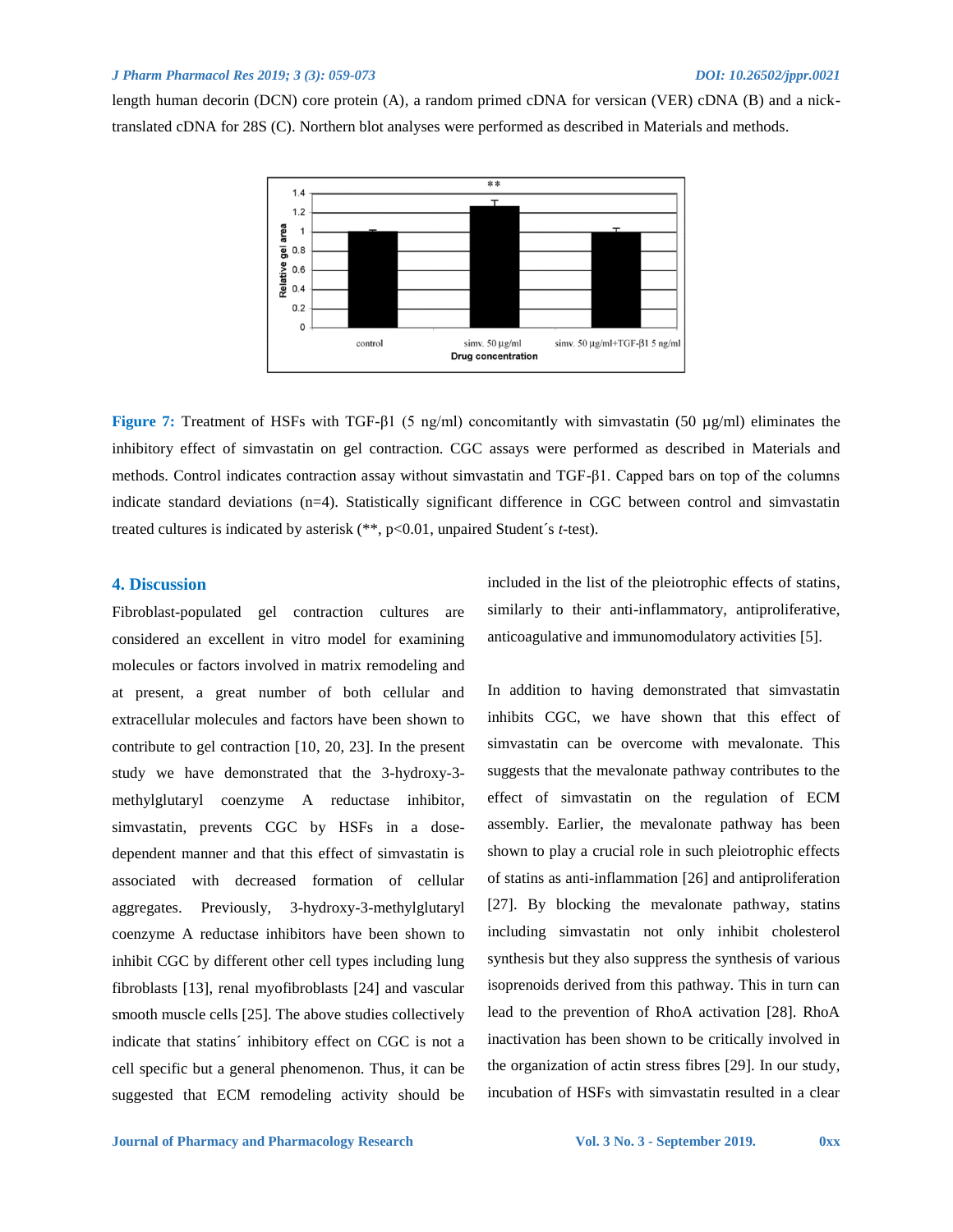decrease in the formation of actin filaments suggesting the possible involvement of RhoA.

Our additional interest in this study was to get an overall view on the candidate molecules involved in the contraction of type I collagen gels by profiling the genome-wide gene expression of HSFs after simvastatin treatment. We sought to focus especially on the expression of different ECM molecules. Adding to previously reported genes including thrombospondin 1 [30], thrombospondin 2 [31] and collagen type IV [32], the mRNA levels of several other ECM genes were affected by simvastatin. Comparing the mRNA expression levels of the control versus simvastatin treated cells we saw inhibition of the extracellular proteoglycans decorin and versican. Decorin, a small chondroitin/dermatan sulphate proteoglycan, has interactions with several other ECM proteins such as collagen type VI [33], thrombospondin 1 [34] and dermatopontin [35]. The mRNA expression levels of the above three molecules were downregulated concomitantly with decorin. Versican, on the other hand, is a large chondroitin sulphate proteoglycan, which interacts among others with fibulin 1 and fibrillin 1 [36]. Interestingly, the gene expression of all these molecules was also markedly downregulated. Both decorin and versican have been associated with the formation of fibrotic lesions [22] and together with glycoproteins and collagens are vitally involved in the organization, stabilization and remodeling of the ECM [37]. Now a question arises whether the overexpression of the above ECM molecules including decorin could antagonize the action of simvastatin on CGC, because recently e.g. decorin overexpression has been shown to enhance the collagen contraction phenomenon [10]. In the present work, we also showed that the results of microarray analysis on the repression of decorin and versican mRNA expression were in parallel with the findings of Northern blot.

The altered expression of ECM molecules due to statin treatment may lead to a less well organized structure of connective tissue, and this can have consequences related to its function. Tendon cells have been reported to establish an internal cytoskeletal tension through interactions with their ECM [38]. Interferences in the ECM structure may lead to alterations in cells' tensional homeostasis and to weakness in connective tissue, and there have been some indications of tendinopathy caused by statin therapy and their rate of occurrence may be underestimated [9]. Statins have also been indicated with impaired wound healing [39]. Fibroblasts are involved in several steps of wound healing starting from granulation tissue formation to contraction, which brings the margins of an open wound together [23]. According to our results, simvastatin dose-dependently inhibits CGC, which is an in vitro model for wound contraction.

We also demonstrated that the diminished CGC caused by simvastatin can be eliminated with concomitant TGF-β1 stimulation of the cells. TGF-β1 is a major inducer of ECM synthesis and acts as a strong fibrotic factor. Our results together with the observations from microarray and Northern analyses strongly imply that simvastatin is an antifibrotic drug. This provides a possible explanation for the inhibitory effect of simvastatin on CGC.

Fibroblasts are able to synthesize a large number of different ECM components including proteoglycans, the most common of which are decorin, biglycan and versican [40, 41]. The continuous deposition of these and other ECM molecules may ultimately lead to fibrosis, a very complex process which is not yet fully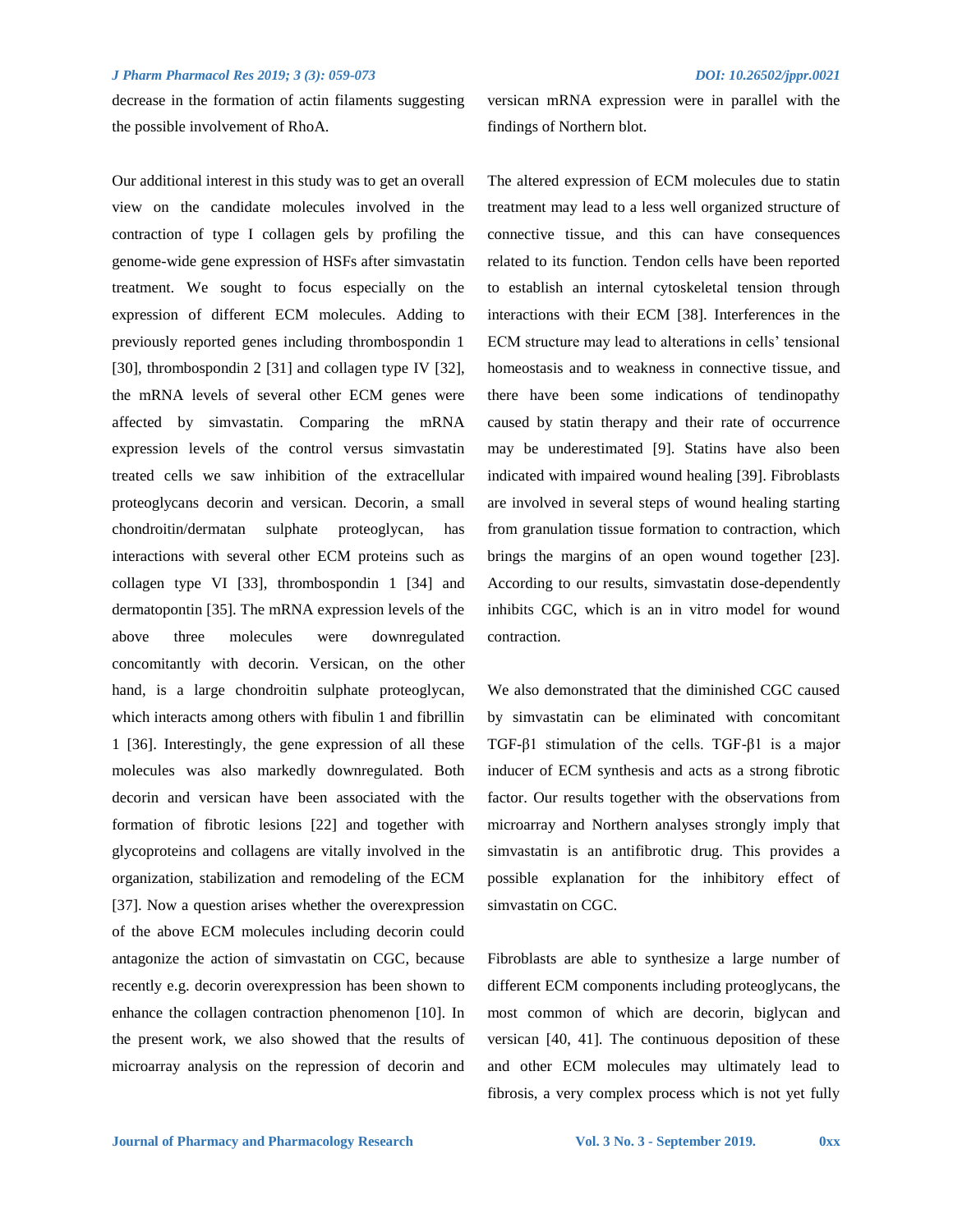understood [37]. With lung fibroblasts, a fibrotic trait can be identified by higher decorin and collagen production [41]. In systemic sclerosis, the production of proteoglycans is increased and this altered production may affect the organization of matrix fibers and thereby the fibrotic process [22]. Previously, simvastatin has been reported to reduce fibrotic events in normal and systemic sclerosis fibroblasts [42]. Furthermore, in a earlier study another HMG-CoA reductase inhibitor, atorvastatin, has been shown to possess an antifibrotic effect on aortic smooth muscle cells [43]. So far, little has been reported about the effects of statins on proteoglycan regulation. In our study, simvastatin treatment caused a marked change in the expression of two proteoglycans, decorin and versican in healthy human fibroblasts. Our results collectively suggest that statins display an antifibrotic activity.

There is also evidence that simvastatin has beneficial influence on the stability of atherosclerotic plaque [44]. In the present study we have shown that simvastatin strongly downregulates the expression of several types of collagen including collagen type IV, V and VI, which all have been shown to be associated with the formation of atherosclerotic lesions [45]. Because collagens are among others structural providers of mechanical support, changes in their composition may have influence on the formation and stability of atherosclerotic plaques. This may imply that treatment with simvastatin might also have disadvantageous effects on the stability of atherosclerotic plaques, but further studies are still required.

In summary, the results of our present study demonstrated that simvastatin is able to markedly influence ECM assembly and that this effect of simvastatin is mediated through the mevalonate pathway. The results also showed that the effect of simvastatin on CGC can be eliminated with the profibrotic cytokine TGF-β1 suggesting that simvastatin possesses an antifibrotic activity. It remains to be examined whether similar findings are also true in vivo and whether they contribute to physiological and pathological remodeling and fibrotic processes.

#### **Acknowledgements**

The authors wish to thank Ms. Marja Nykänen and Ms. Heidi Pakarinen for excellent technical assistance. Financially this study was supported by Finnish Foundation for Cardiovascular Research, Medical Research Fund (EVO) of Turku University Central Hospital, and Turku University Foundation.

#### **Conflict of Interest**

The authors state no conflict of interest.

### **References**

- 1. Heart Protection Study Collaborative Group. MRC/BHF Heart Protection Study of cholesterol lowering with simvastatin in 20, 536 high-risk individuals: a randomized placebo-controlled trial. Lancet 360 (2002): 7- 22.
- 2. Scandinavian Simvastatin Survival Study Group. Randomized trial of cholesterol lowering in 4444 patients with coronary heart disease: the Scandinavian Simvastatin Survival Study (4S). Lancet 344 (1994): 1383-1389.
- 3. Holme I. An analysis of randomized trials evaluating the effect of cholesterol reduction on total mortality and coronary heart disease incidence. Circulation 82 (1990): 1916-1924.
- 4. McFarlane SI, Muniyappa R, Francisco R, Sowers JR. Clinical review 145: Pleiotropic effects of statins: lipid reduction and beyond. J Clin Endocrinol Metab 87 (2002): 1451-1458.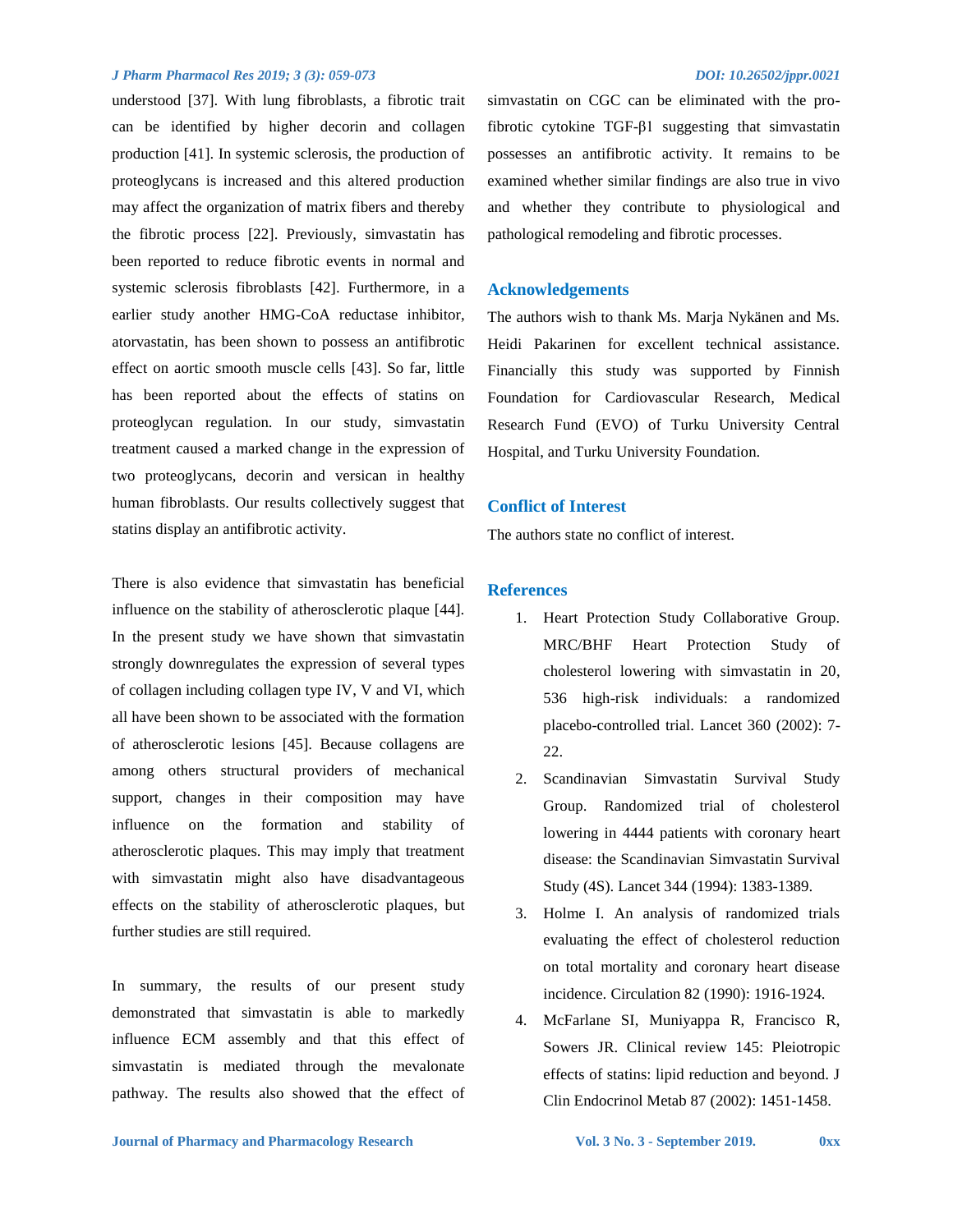- 5. Davignon J. Beneficial cardiovascular pleiotropic effects of statins. Circulation 109 (2004): 39-43.
- 6. Li C, Yang CW, Park JH, Lim SW, Sun BK, Jung JY, et al. Pravastatin treatment attenuates interstitial inflammation and fibrosis in a rat model of chronic cyclosporine-induced nephropathy. Am J Physiol Renal Physiol 286 (2004): 46-57.
- 7. Martin J, Denver R, Bailey M, Krum H. In vitro inhibitory effects of atorvastatin on cardiac fibroblasts: implications for ventricular remodelling. Clin Exp Pharmacol Physiol 32 (2005): 697-701.
- 8. Schwartz GG, Olsson AG, Ezekowiz MD, Ganz P, Oliver MF, Waters D, et al. Myocardial Ischemic Reduction with Aggressive Cholesterol Lowering (MIRACL) Study Investigators. Effects of atorvastatin on early recurrent ischemic events in acute coronary syndromes: the MIRACL study: a randomized controlled trial. JAMA 285 (2001): 1711-1718.
- 9. Chazerain P, Hayem G, Hamza S, Best C, Ziza JM. Four cases on tendinopathy in patients on statin therapy. Joint Bone Spine 68 (2001): 430-433.
- 10. Jarvelainen H, Vernon RB, Gooden MD, Francki A, Lara S, Johnson PY, et al. Overexpression of decorin by rat arterial smooth muscle cells enhances contraction of type I collagen in vitro. Arterioscler Thromb Vasc Biol 24 (2004): 67-72.
- 11. Wight TN, Merrilees MJ. Proteoglycans in atherosclerosis and restenosis: key roles for versican. Circ Res 94 (2004): 1158-1167.
- 12. Liu L, Moesner P, Kovach NL, Bailey R, Hamilton AD, Sebti SM, et al. Integrin-

dependent leukocyte adhesion involves geranylgeranylated protein(s). J Biol Chem 274 (1999): 33334-33340.

- 13. Watts KL, Sampson EM, Schultz GS, Spiteri MA. Simvastatin inhibits growth factor expression and modulates profibrogenic markers in lung fibroblasts. Am J Respir Cell Mol Biol 32 (2005): 290-300.
- 14. Jarvelainen H, Pelliniemi TT, Ronnemaa T. The stabilizing effect of glucocorticoids on human endothelial cells in culture. Scand J Clin Lab Invest 45 (1985): 223-228.
- 15. Jarvelainen HT, Kinsella MG, Wight TN, Sandell LJ. Differential expression of small chondroitin/dermatan sulfate proteoglycans, PG-I/biglycan and PG-II/decorin, by vascular smooth muscle and endothelial cells in culture. J Biol Chem 266 (1991): 23274-23281.
- 16. Iruela-Arispe ML, Hasselaar P, Sage H. Differential expression of extracellular proteins is correlated with angiogenesis in vitro. Lab Invest 64 (1991): 174-186.
- 17. Fisher LW, Termine JD, Young MF. Deduced protein sequence of bone small proteoglycan I (biglycan) shows homology with proteoglycan II (decorin) and several nonconnective tissue proteins in a variety of species. J Biol Chem 264 (1989): 4571-4576.
- 18. Krusius T, Gehlsen KR, Ruoslahti E. A fibroblast chondroitin sulfate proteoglycan core protein contains lectin-like and growth factorlike sequences. J Biol Chem 262 (1987): 13120-13125.
- 19. Nelimarkka L, Kainulainen V, Schonherr E, Moisander S, Jortikka M, Lammi M, et al. Expression of small extracellular chondroitin/dermatan sulfate proteoglycans in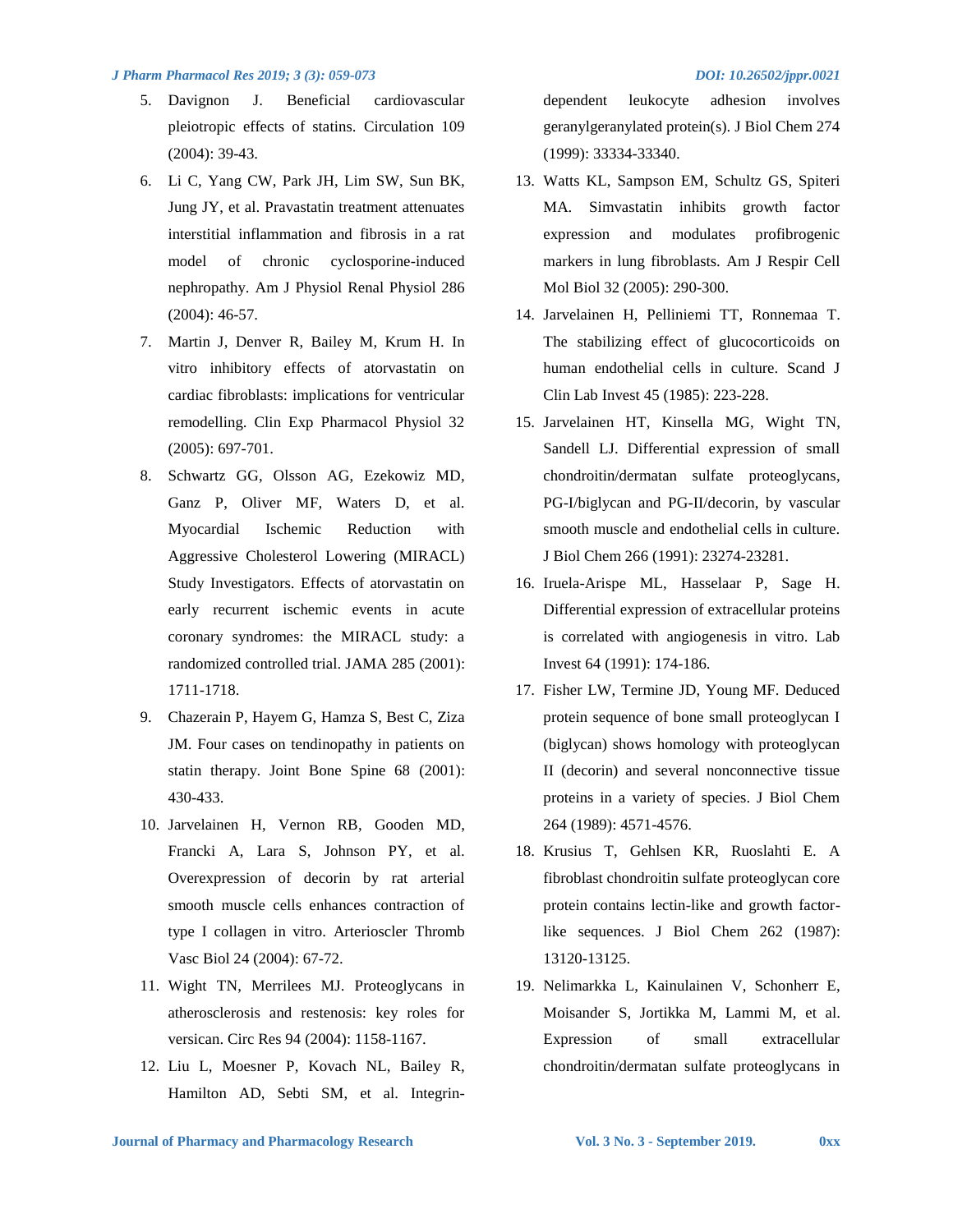differentially regulated in human endothelial cells. J Biol Chem 272 (1997): 12730-12737.

- 20. Ngo P, Ramalingam P, Phillips JA, Furuta GT. Collagen gel contraction assay. Methods Mol Biol 341 (2006): 103-109.
- 21. Dennis G Jr, Sherman BT, Hosack DA, Yang J, Gao W, Lane HC, et al. DAVID: Database for Annotation, Visualization, and Integrated Discovery. Genome Biology 4 (2003): 3.
- 22. Westergren-Thorsson G, Coster L, Akesson A, Wollheim FA. Altered dermatan sulphate proteoglycan synthesis in fibroblast cultures established from skin of patients with systemic sclerosis. J Rheumatol 23 (1996): 1398-1406.
- 23. Guidry C and Grinnell F. Studies on the mechanism of hydrated collagen gel reorganization by human skin fibroblasts. J Cell Sci 79 (1985): 67-81.
- 24. Kelynack KJ, Hewitson TD, Martic M, McTaggart S, Becker GJ. Lovastatin downregulates renal myofibroblasts function in vitro. Nephron 91 (2002): 701-707.
- 25. Kuzuya M, Cheng XW, Sasaki T, Tamaya-Mori N, Iguchi A. Pitavastatin, a 3-hydroxy-3 methylglutaryl-coenzyme A reductase inhibitor, blocks vascular smooth muscle cell populated-collagen lattice contraction. J Cardiovasc Pharmacol 43 (2004): 808-814.
- 26. Zeinstra E, Wilczak N, Chesik D, Glazenburg L, Kroese FGM, Keyser JD. Simvastatin inhibits interferon- $\gamma$ -induced MHC class II upregulation in cultured astrocytes. J Neuroinflammation 3 (2006): 16.
- 27. Takeda N, Kondo M, Ito S, Ito Y, Shimokata K, Kume H. Role of RhoA inactivation in reduced cell proliferation of human airway smooth muscle by simvastatin. Am J Respir Cell Mol Biol 35 (2006): 722-729.

- 28. Xu H, Zeng L, Peng H, Chen S, Jones J, Chew TL, et al. HMG-CoA reductase inhibitor simvastatin mitigates VEGF-induced "insideout" signaling to extracellular matrix by preventing RhoA activation. Am J Physiol Rena Physiol 291 (2006): 995-1004.
- 29. Hahn A, Heusinger-Ribeiro J, Lanz T, Zenkel S, Goppelt-Struebe M. Induction of connective tissue growth factor by activation of heptahelical receptors. Modulation by Rho proteins and the actin cytoskeleton. J Biol Chem 275 (2000): 37429-37435.
- 30. Riessen R, Axel DI, Fenchel M, Herzog UU, Rossmann H, Karsch KR. Effect of HMG-CoA reductase inhibitors on extracellular matrix expression in human vascular smooth muscle cells. Basic Res Cardiol 94 (1999): 322-332.
- 31. Siegel-Axel DI, Runge H, Seipel L, Riessen R. Effects of cerivastatin on human arterial smooth muscle cell growth and extracellular matrix exspression at varying glucose and lowdensity lipoprotein levels. J Cardiovasc Pharmacol 41 (2003): 422-433.
- 32. Nogaki F, Muso E, Yashiro M, Kasuno K, Kamata T, Ono T, et al. Direct inhibitory effects of simvastatin on matrix accumulation in cultured murine mesangial cells. Kidney Int Suppl 71 (1999): 198-201.
- 33. Nareyeck G, Seidler DG, Troyer D, Rauterberg J, Kresse H, Schönherr E. Differential interactions of decorin and decorin mutants with type I and type VI collagens. Eur J Biochem 271 (2004): 3389-3398.
- 34. Winnemöller M, Schon P, Vischer P, Kresse H. Interactions between thrombospondin and the small proteoglycan decorin: interference with cell attachment. Eur J Cell Biol 59 (1992): 47-55.